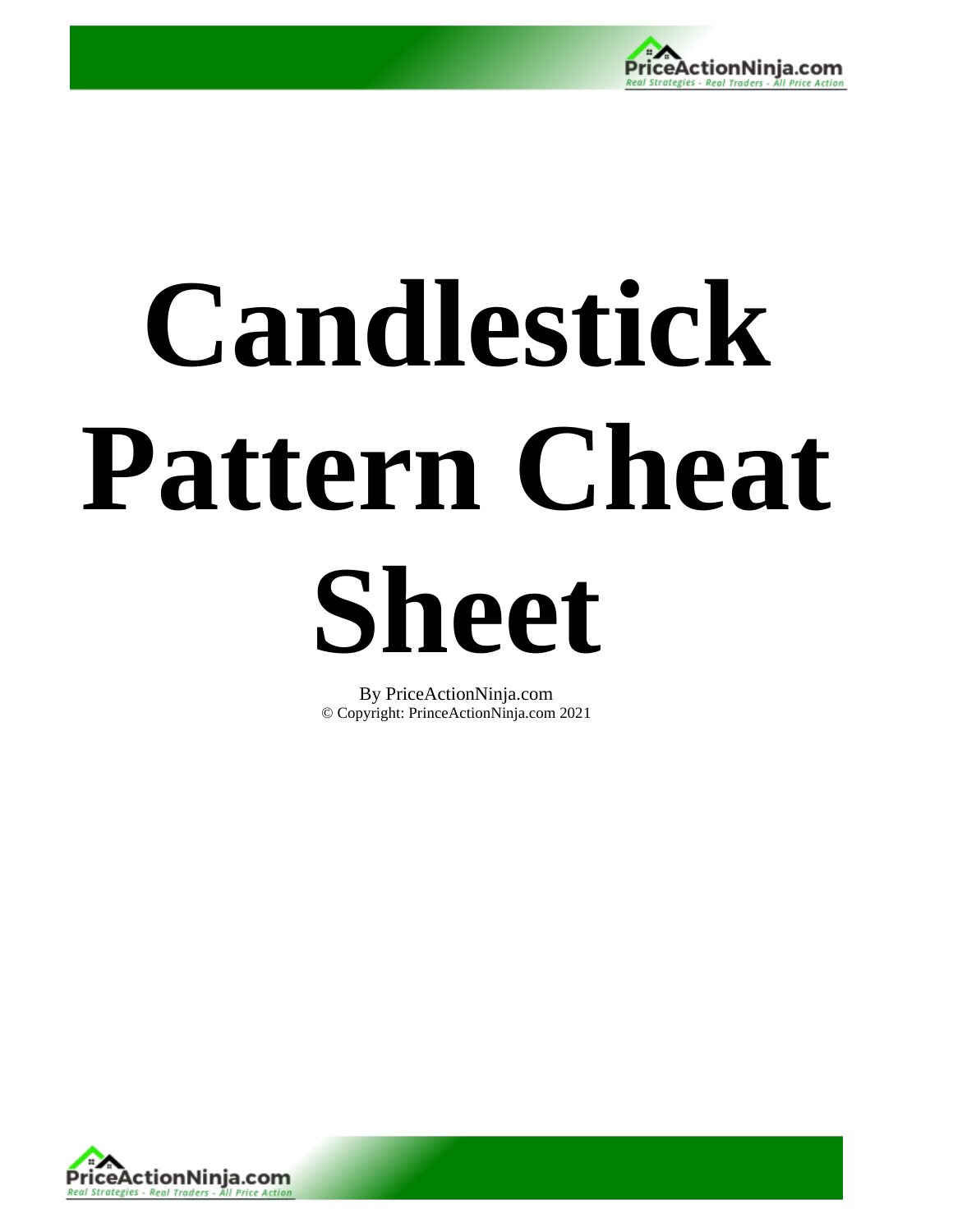

Are you tired of memorizing all the important candlestick patterns in Forex?

Do you wish there was a way to quickly identify a pattern and what it signals?

I hear ya...

To help all of you traders out; I've created this HUGE candlestick pattern cheat sheet. It is a listing of 24 of the most common patterns that form in Forex. This sheet will give you a full breakdown of how to identify a pattern, what it indicates when it forms, and what must happen for the pattern to be valid.

So no more scratching your head, wondering what a pattern is or what it indicates...

Now, you can just check this cheat sheet!

Cool, right?

Let's begin by looking at single candlestick patterns...

*(Note: Hit 'Left-click' On A Heading To Jump Lower)*

#### **Contents**

| $\pmb{Buildish And \textbf{ Bearish} \textbf{ English} }$ |
|-----------------------------------------------------------|
|                                                           |
|                                                           |
|                                                           |
|                                                           |
|                                                           |
|                                                           |

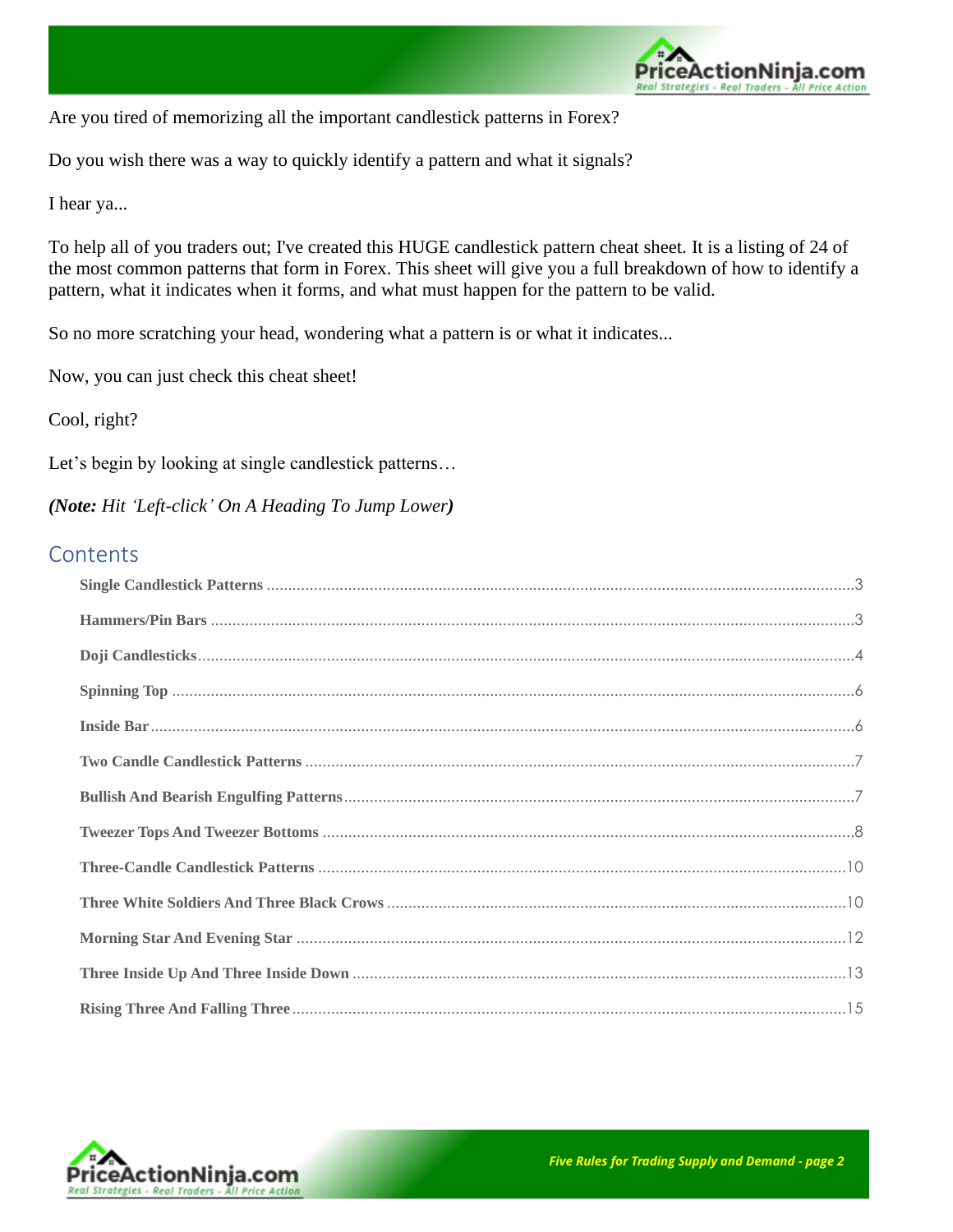

#### <span id="page-2-0"></span>**Single Candlestick Patterns**

Single candle patterns are the most common type of pattern, making up most of the candlestick patterns we see on our charts. As you can guess, they form from 1 candle only and can signal a reversal, continuation, or indecision between the bulls and bears. Many of these patterns are used as entry signals in common technical strategies.

Over 13 different patterns exist, but here's the 4 you need to keep your eye on.

#### <span id="page-2-1"></span>**Hammers/Pin Bars**

The most famous candlestick pattern of them all, hammer candlesticks - or pin bars, as they're better known nowadays - are one of the highest probability reversal signals that form in the Forex market.

They come in 4 variations, each of which indicates a different reversal based on where and when they form.

Shooting Star/Bearish Pin Bar.

Hammer/Bullish Pin Bar.

Inverted Hammer.

Hanging Man.



Shooting stars and hammers are the best know variations.

These are frequently used as entry signals in trading strategies, like support and resistance levels, for example. Common trading books/guru's say they form from the bulls or bears pushing the other side back and putting the momentum in their favour.

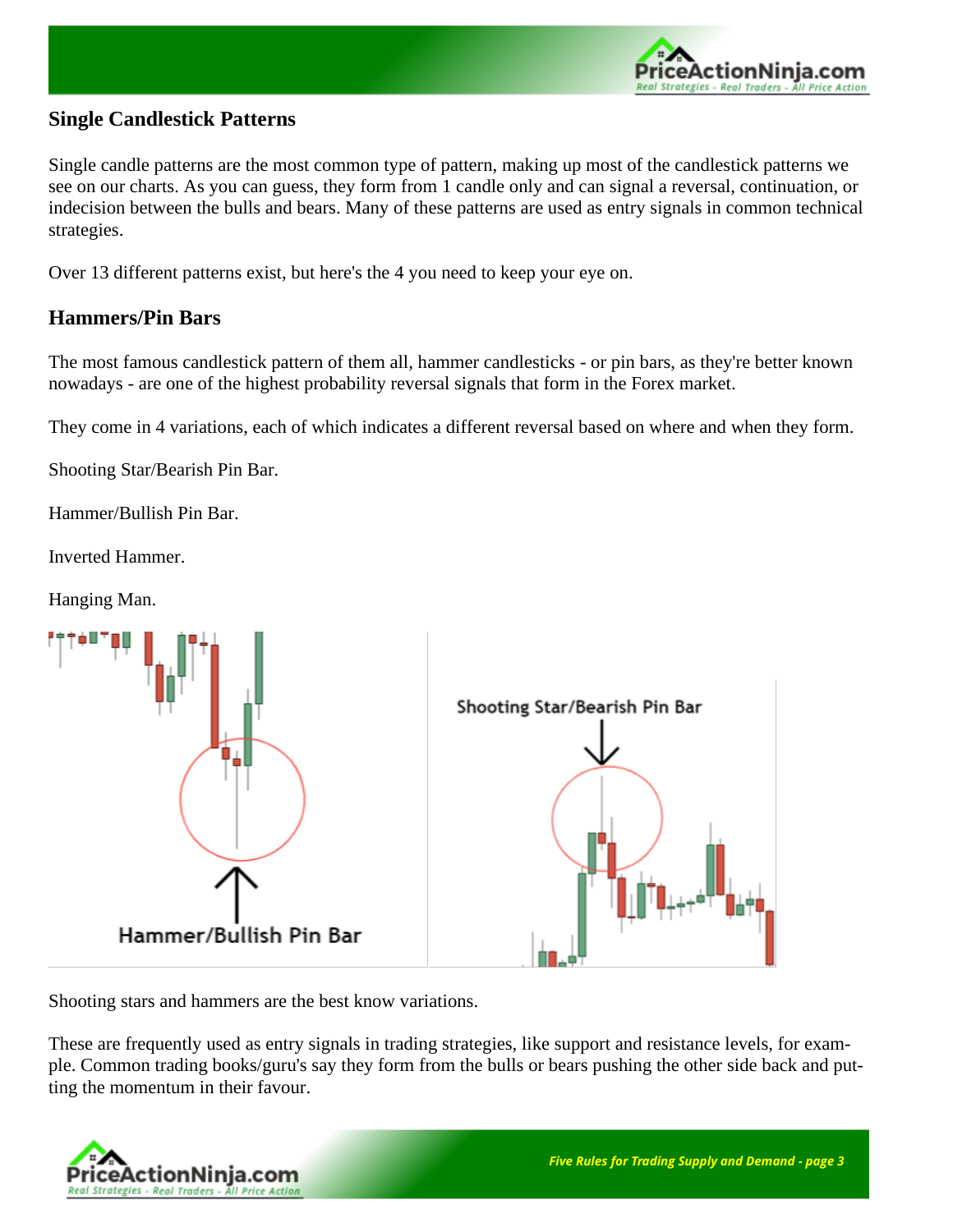

However, in most cases, they actually form because the banks and other big traders are placing trades, closing trades, or taking profits.

This makes them great signals of what the banks are up to behind the scenes.

For a hammer or shooting start up to be valid, watch for these characteristics:

- 1. The pattern must have a long wick that sticks out from the surrounding price action.
- 2. The body must form towards the end of the candle, not in the middle.
- 3. The pattern is confirmed when the next candle CLOSES past the open.



Inverted hammers and the hanging man patterns are also great reversal signals, though they don't perform as well as shooting stars and hammers.

For inverted hammers and hanging man patterns to be valid, watch for these characteristics:

- 1. The pattern must have a long wick that points inwards toward the price action if it sticks out, it's a hanging man or shooting star.
- 2. The body must form towards the end of the candle the closer to the end, the better.
- 3. The final The next candle (also bullish) MUST close above the first candle's high for the pattern to show the bulls have overwhelmed the bears.

#### <span id="page-3-0"></span>**Doji Candlesticks**

Doji's are a special family of candlesticks (4 in total) that form when a candle closes almost exactly at the open, leaving little-to-no real body - much like a cross or dash. They're similar to spinning tops, in that they show the bulls and bears are engaged in heavy battle, with neither side able to gain the edge over the other.

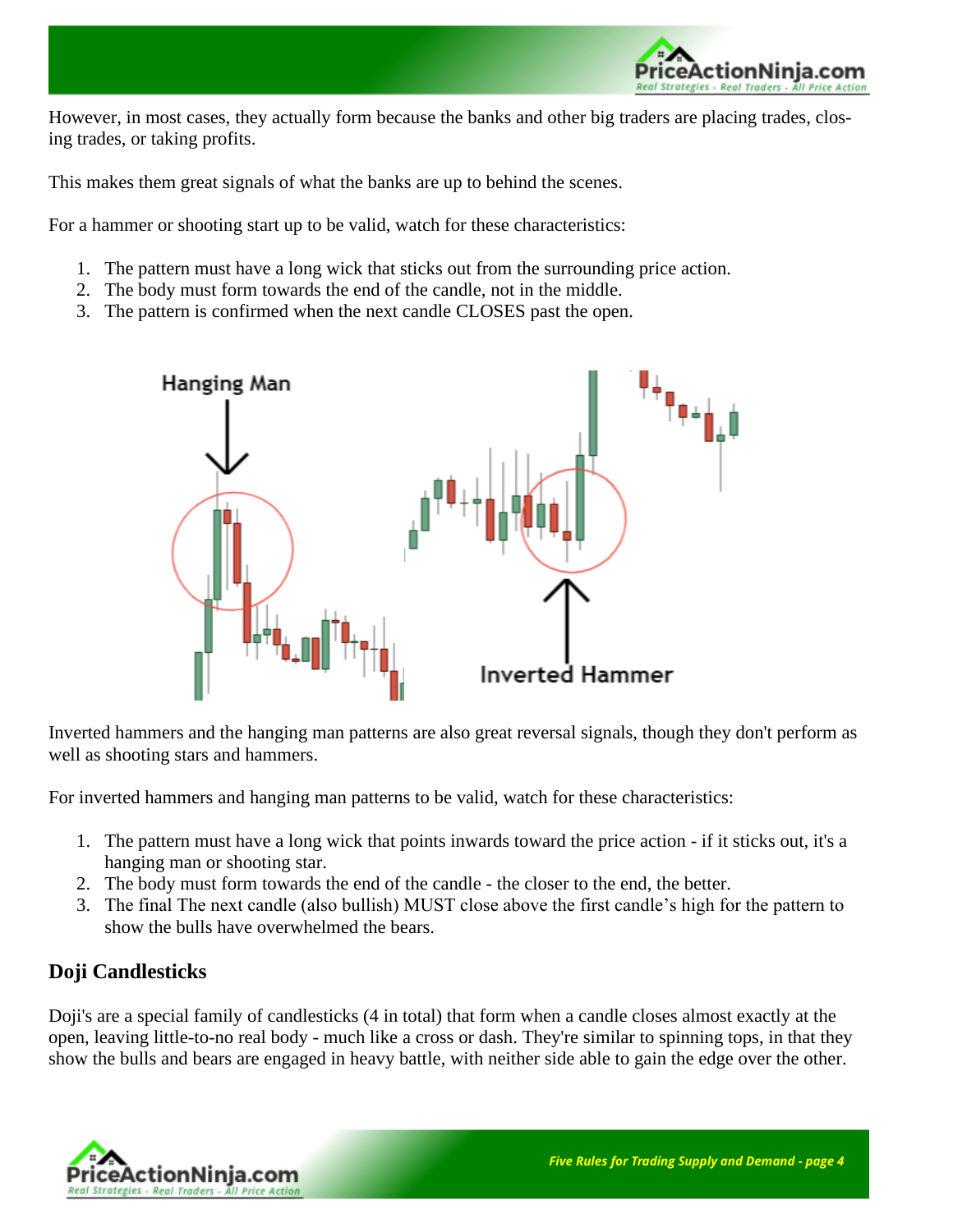



The long-legged Doji is the most common type. It signals indecision and can form anywhere during a move (uptrend/downtrend). It is easily identified by its almost equal-sized wicks, and it's open and close being in the middle of the candle.

The other 3 dojis are all reversal signals, they are:



You'll typically find these near the ends of trends, as they indicate exhaustion on the part of the bulls or bears. Make sure to combine them with other technical points - e.g support and resistance levels, supply and demand zones - to confirm a reversal has a high probability of beginning.

When watching for indecision candles, keep these 2 things in mind:

- 1. They'll usually form towards the end of trends/moves but often appear mid trend as well.
- 2. Always combine reversal Doji's with other technical points, never trade them on their own.

<span id="page-4-0"></span>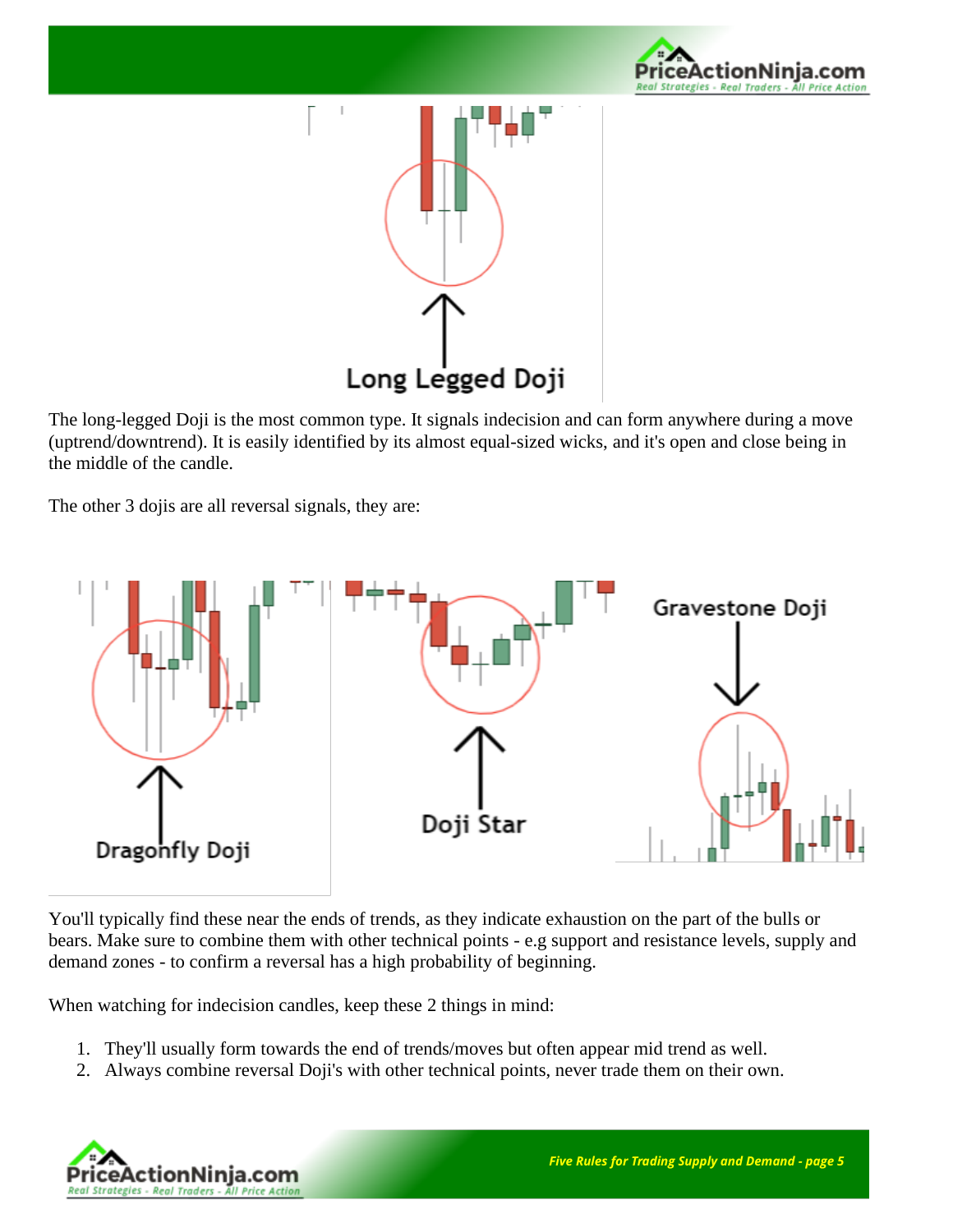

# **Spinning Top**

The spinning top is a common candlestick that indicates indecision between the bulls and bears.

It gets its name because the candle forms with a small body and with similar length upper and lower wicks, making the candle look like a spinning top - in some cases, the wicks aren't equal nor is the body found in the centre of the candle.



Since it signals indecision, the spinning top is a neutral candlestick. It doesn't give you much info about the price other than the bulls and bears and locked in an intense battle with no decisive winner.

Be sure to check out my post for more on spinning tops and how to use them in your trading.

#### <span id="page-5-0"></span>**Inside Bar**

One of the few continuation patterns on this list, the inside bar is a 1 - 3 candle pattern that forms when price stays within the range of a single candle, known as the mother bar.





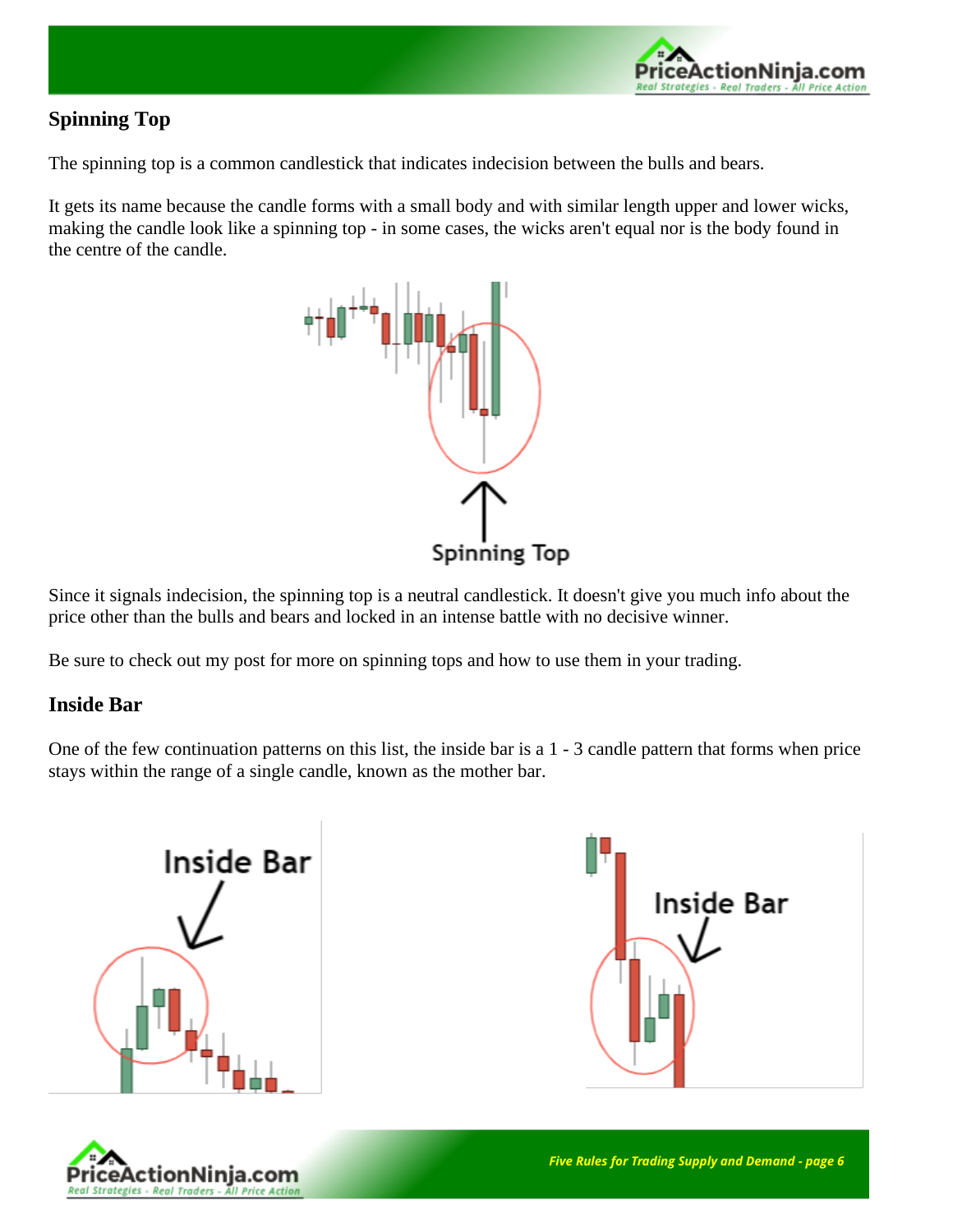

The inside bar can signal either a continuation or reversal depending on where it forms. Most of the time, it indicates a continuation of the prior trend or movement, but when it forms at a significant technical level like a support or resistance level - it signals a reversal of the current trend.

For the inside bar to be valid, watch for these characteristics:

- 1. A candle MUST form within the range between the high and low of the previous candle.
- 2. Multiple candles can form in the pattern, so long as they close within the range of the initial candle
- 3. The pattern completes when a candle closes past the high or low of the first candle.

### <span id="page-6-0"></span>**Two Candle Candlestick Patterns**

Some of the most famous candlestick patterns are made up of two candlesticks.

These patterns can signal either a reversal or a continuation - no indecision patterns, like with single candlesticks. Given they take two candles to form, they tend to be rarer than their single candle counterparts, but still form frequently enough to warrant watching.

Here's the 4 you need to keep you eye out for:

### <span id="page-6-1"></span>**Bullish And Bearish Engulfing Patterns**

These next two patterns need no introduction.

Bullish and bearish engulfs are two of the most well-known reversal patterns in Forex, they are used as confirmation signals in a whole host of technical trading strategies.



Bullish engulfing patterns usually appear near the end of down moves, indicating either a reversal or retracement.

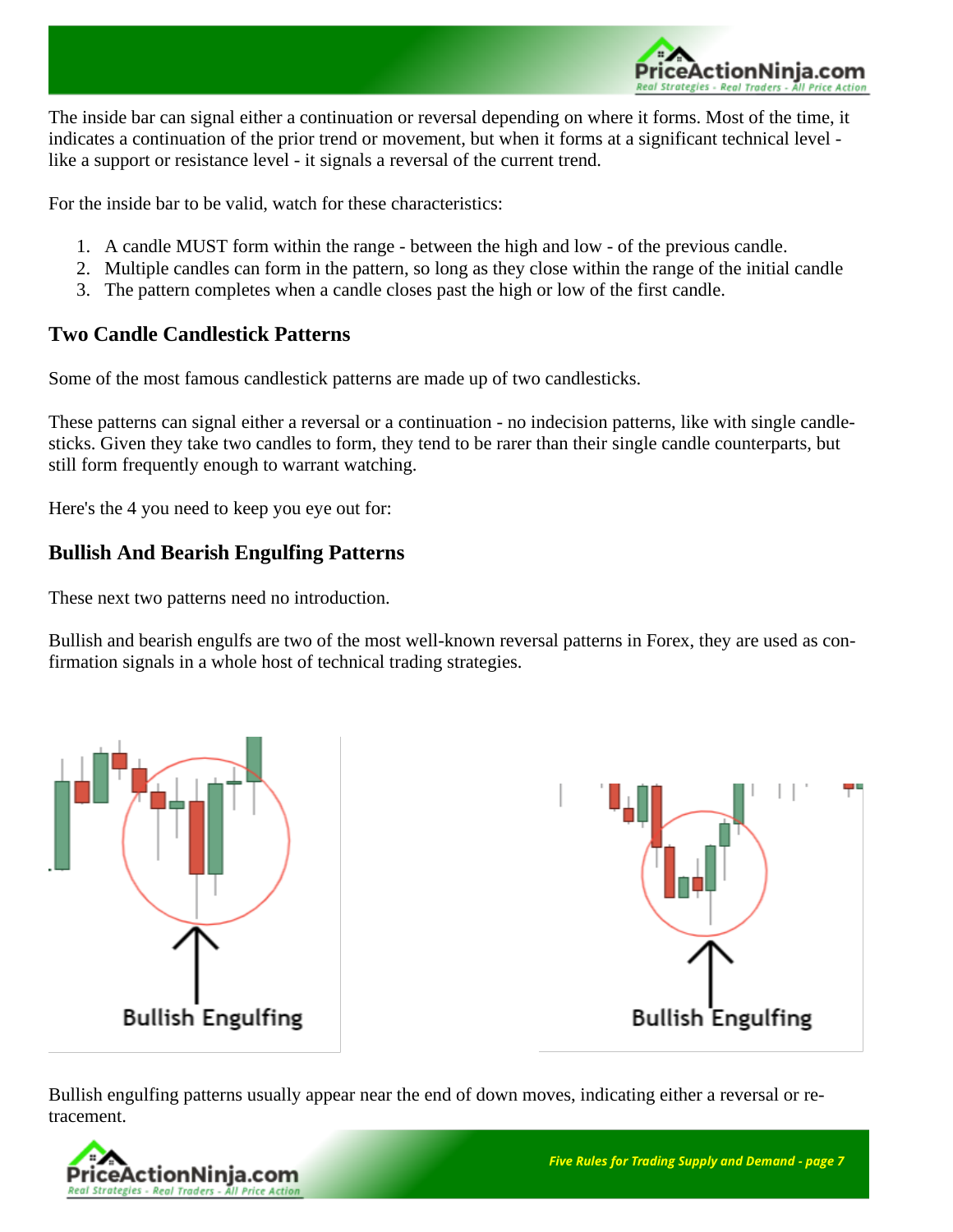

They show the bulls have completely overwhelmed the bears - who were in control previously - and form when a bearish candle gets engulfed by a bigger bull candle, leading to the formation you see above.

For a bullish engulf to be valid, watch for these characteristics:

- 1. The first candle will always be bearish and form at the end of a downtrend or large downswing.
- 2. The second candle will always be bullish and have a bigger body than the body of the first candle.



The 'brother' of bullish engulfs, bearish engulfs typically appear towards the end of up-moves and signals a reversal/retracement could be on hand. They form when a bearish candle overwhelms a smaller bull candle, showing the bears have wrestled back control of price from the bulls and intend it to move lower.

For a bearish engulf to be valid, watch for these characteristics:

- 1. The first candle is always bullish and forms at the end of an uptrend or large upswing.
- 2. The second candle is always bearish and MUST have a bigger body than the body of the first candle.

## <span id="page-7-0"></span>**Tweezer Tops And Tweezer Bottoms**

Tweezer tops and bottoms are one of the most common two-candle patterns you'll see form in the Forex market.

Comprised of two candles - one bullish and one bearish - they usually appear at the end of trending movements and suggest a reversal of the previous trend - though in some cases, this turns out to just be a retracement.

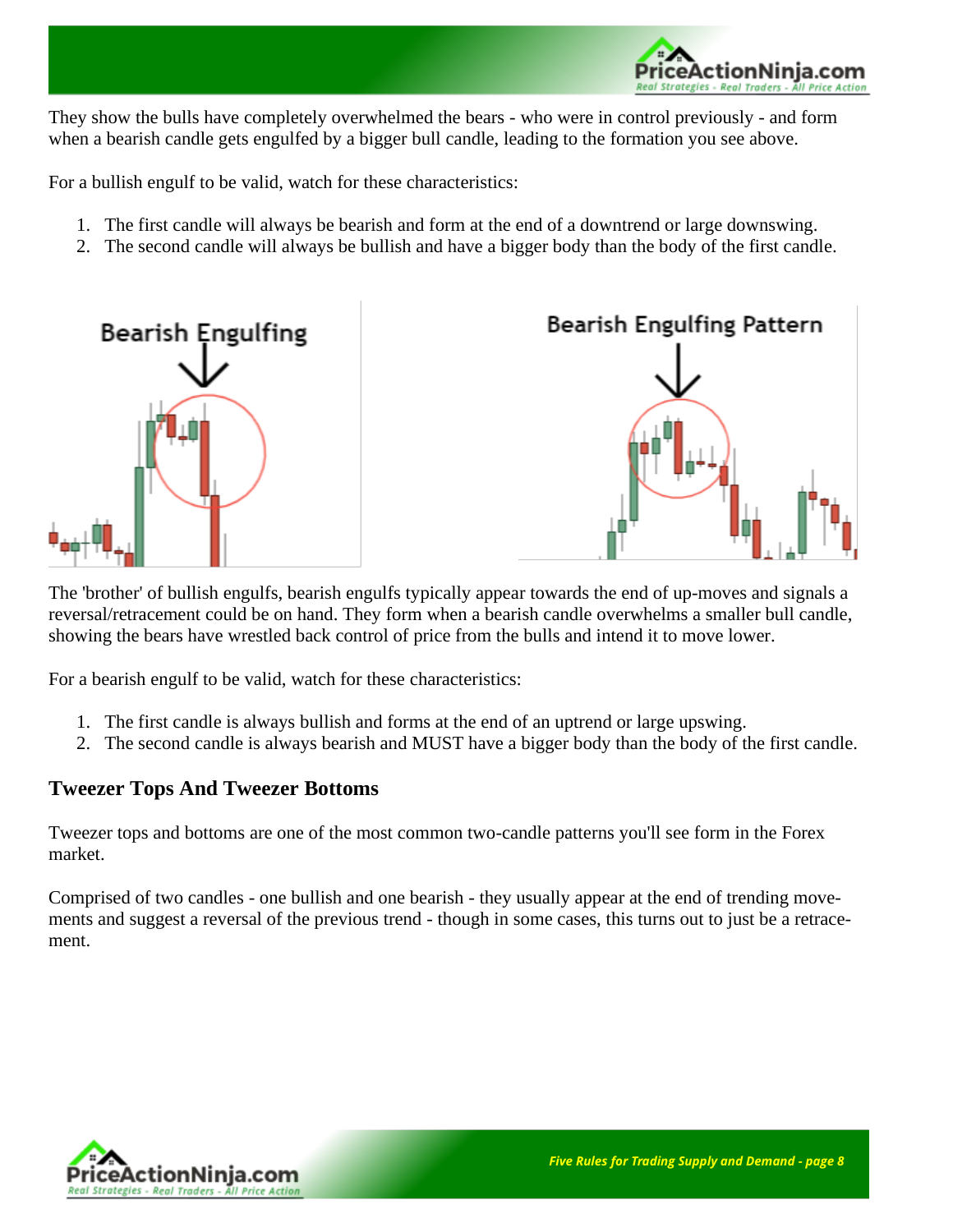



Tweezer tops are the bearish variation of the pattern.

They only form at the end of up-trending movements, signalling a possible reversal to the downside.

The first candle in this pattern, which is usually (but not always) the last bull candle in the trending move, is always bullish with the second being bearish.

For a tweezer top to be valid, watch for these characteristics:

- 1. The first candle will be a long bullish candle that appears at or near the end of a uptrend or large upswing.
- 2. Candle #2 will always be bearish and should push price at least down to the halfway point of the prior bull candlestick.
- 3. The high on both candles must be almost the same.

Switching over, we have tweezer bottoms...



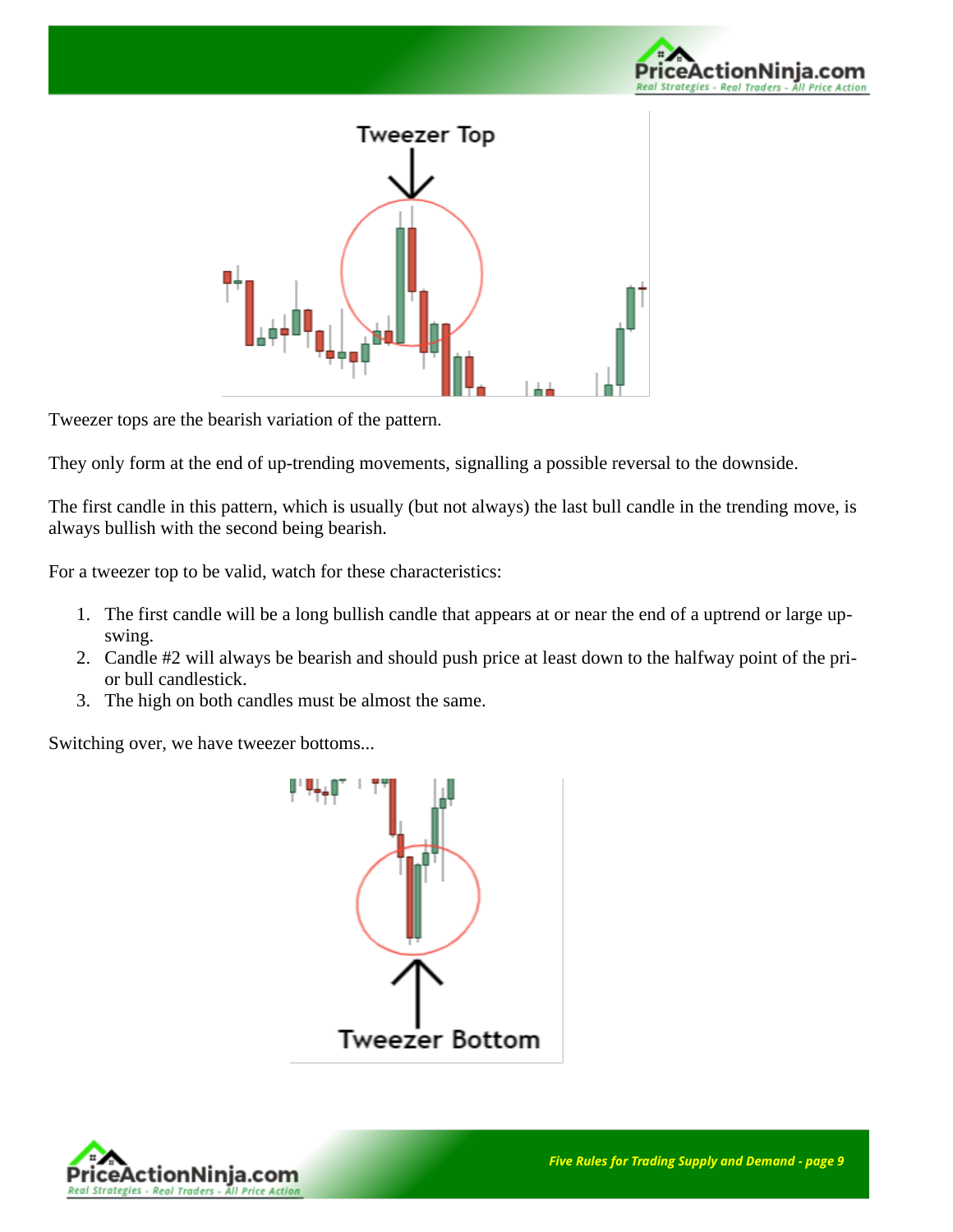

These are bullish patterns that typically form at the end of down-trending movements, indicating a reversal to the upside. Tweezer bottoms are essentially tweezer tops but flipped the other way around.

For a tweezer bottoms to be valid, watch for these characteristics:

- 1. The first candle will be a long bearish candle that appears at or near the end of a downtrend or large downswing.
- 2. Candle #2 will always be bullish and should push price at least back to the halfway point of the prior bear candlestick.
- 3. The low on both candles must be almost the same.

### <span id="page-9-0"></span>**Three-Candle Candlestick Patterns**

Three-candle patterns are some of the rarest but also most powerful in the market. They're made up of three candles that form one after the other, signalling either a continuation or reversal of the current move.

Due to their rarity, only a couple appear often enough to warrant watching for.

Here's what they are:

### <span id="page-9-1"></span>**Three White Soldiers And Three Black Crows**

First up, we have three white soldiers and three black crows.

These two patterns rarely form in Forex. They're much more common in stocks and other markets; but, when they do appear, they're usually high probability signals price is about to reverse its current direction.



Three white soldiers is the bullish variant of the pattern; you'll find this forming at the end of downtrends.

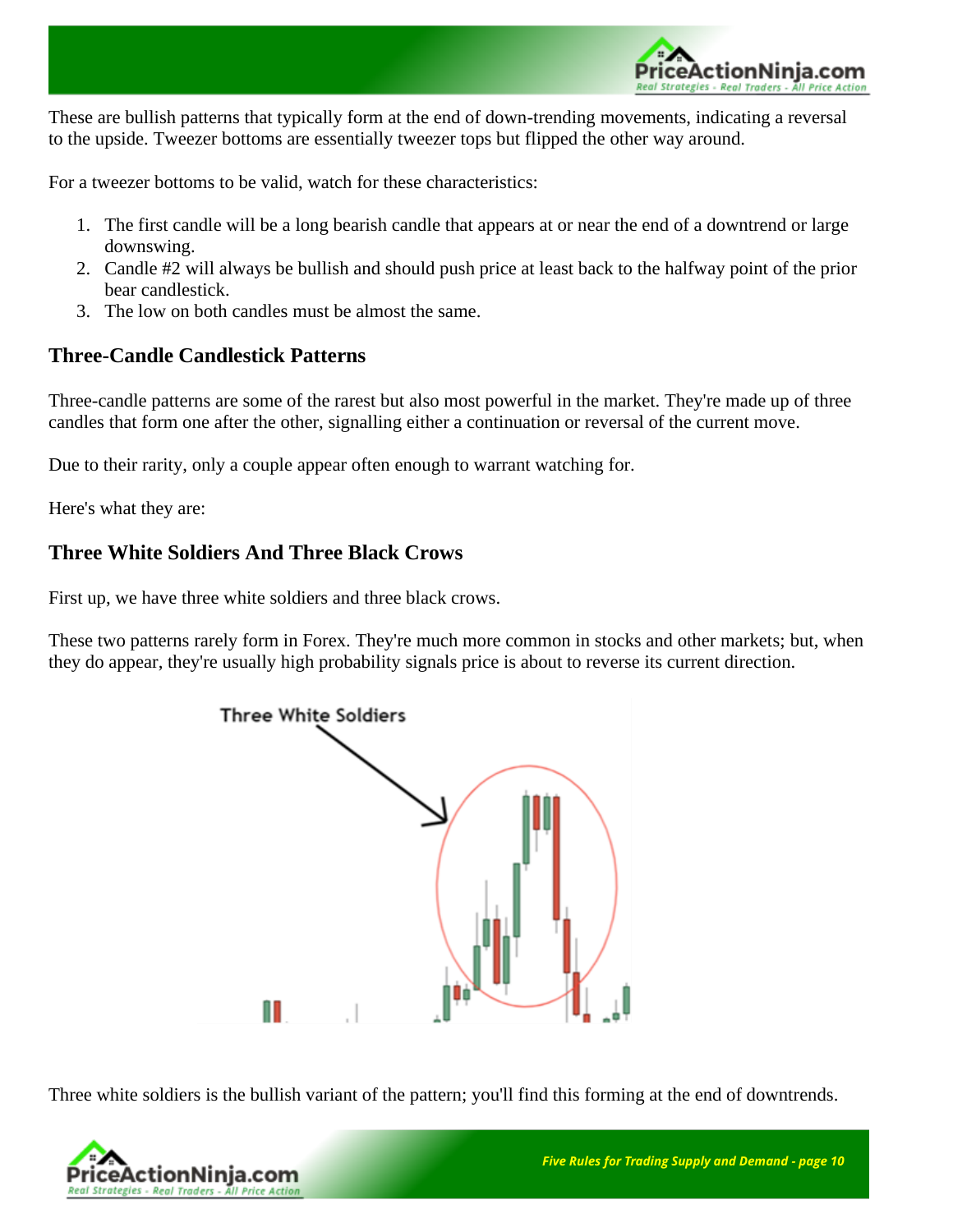

It's made up of three candles, all of which are bullish but different sizes. The first candle is the smallest, as it forms after significant selling pressure. The second candle is roughly double the size and pushes price back into the prior down move.

The third candle is the biggest and shows the bulls have overwhelmed the bears, resulting in a reversal.

For a three white soldier to be valid, watch for these characteristics:

- 1. The first candle is always bullish and may or may not engulf the prior candle, which is bearish.
- 2. The second candlestick MUST be equal or bigger than the first candle, and ideally, close at its high with little to no upper wick.
- 3. The third candle should be the biggest, and MUST be bigger than the second candle it should also close near its highs, with only a small upper wick.



On the other hand, we have the three black crows pattern.

This is the opposite of the three white soldiers; it only forms near the end of up-trends and is made up of 3 bearish candles. The pattern indicates a reversal to the downside, with its three candles being a sign the bears have overridden the bulls and gained control of price.

For a three black crows to be valid, watch for these characteristics:

- 1. The first candle, which is always bearish, may or may not be a bearish engulfing candle.
- 2. The second candle MUST be bigger or equal in size to the first candle and should close at its lows with only a small, or no, lower wick.
- 3. The candle MUST be bigger than the prior candle and should be the biggest of the three.

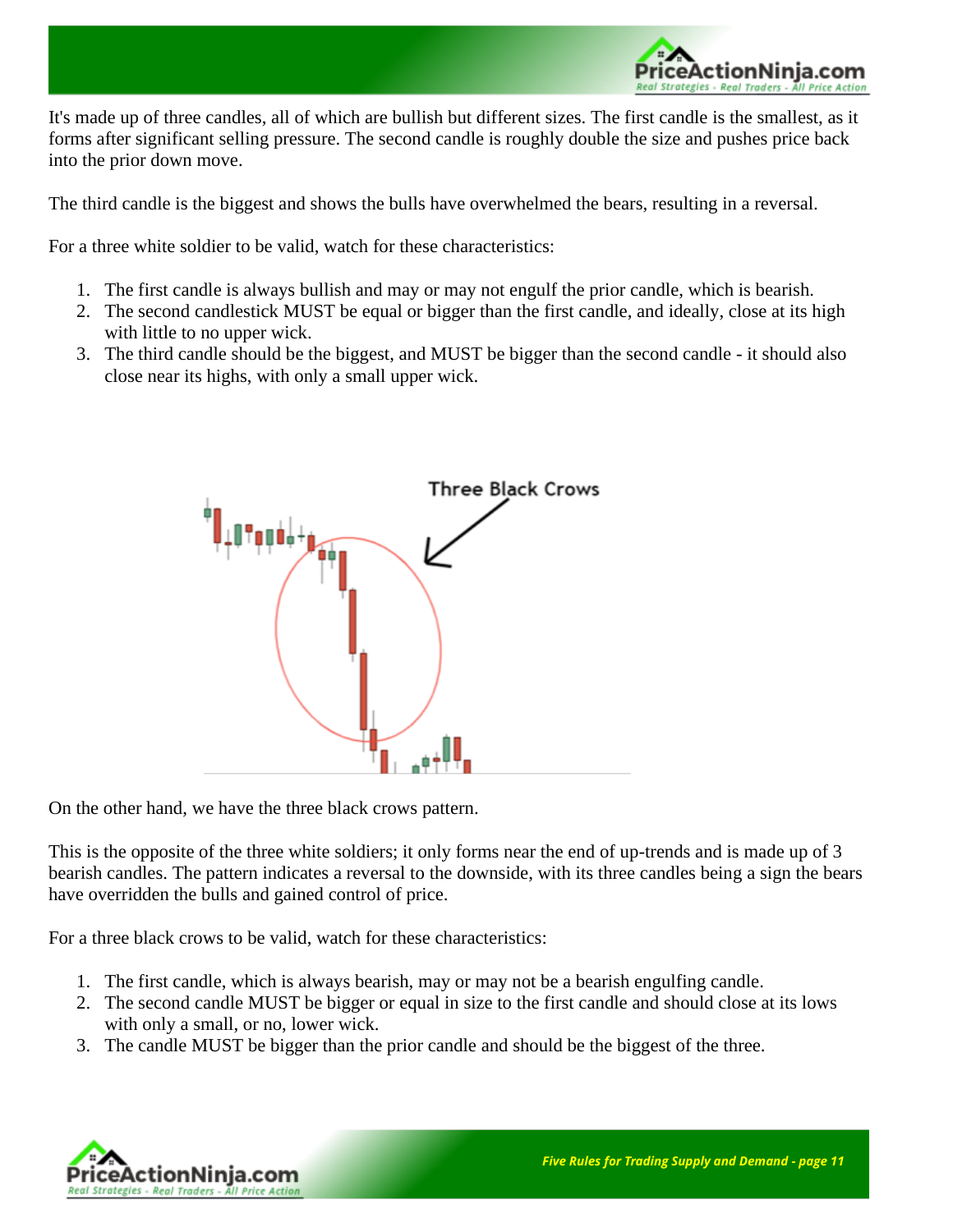

# <span id="page-11-0"></span>**Morning Star And Evening Star**

One of the few three-bar reversal patterns, the morning star and evening star are good signals that price may be about to reverse and move in the opposite direction.

The evening star is the bearish variant that only appears at the end of uptrends and indicates a reversal lower.



It forms when price makes a quick move higher but stalls at a high.

Sometimes a Doji will show price has stalled, but usually it'll be some kind of indecision candle. Price will then proceed to fall almost the entire length of the bull candle, creating the pattern.

For the evening star to be valid, watch for these characteristics:

- 1. The first candle is always bullish and forms at the end of a uptrend.
- 2. The second candle is usually a Doji or spinning top pattern, either bullish or bearish. It shows the bears have begun battling it out with the bulls.
- 3. The third candle (always bearish and typically much bigger than candle #2) signals the bears have taken control and that a reversal is now underway. For this to be valid, it MUST close below the halfway point of the first candle.

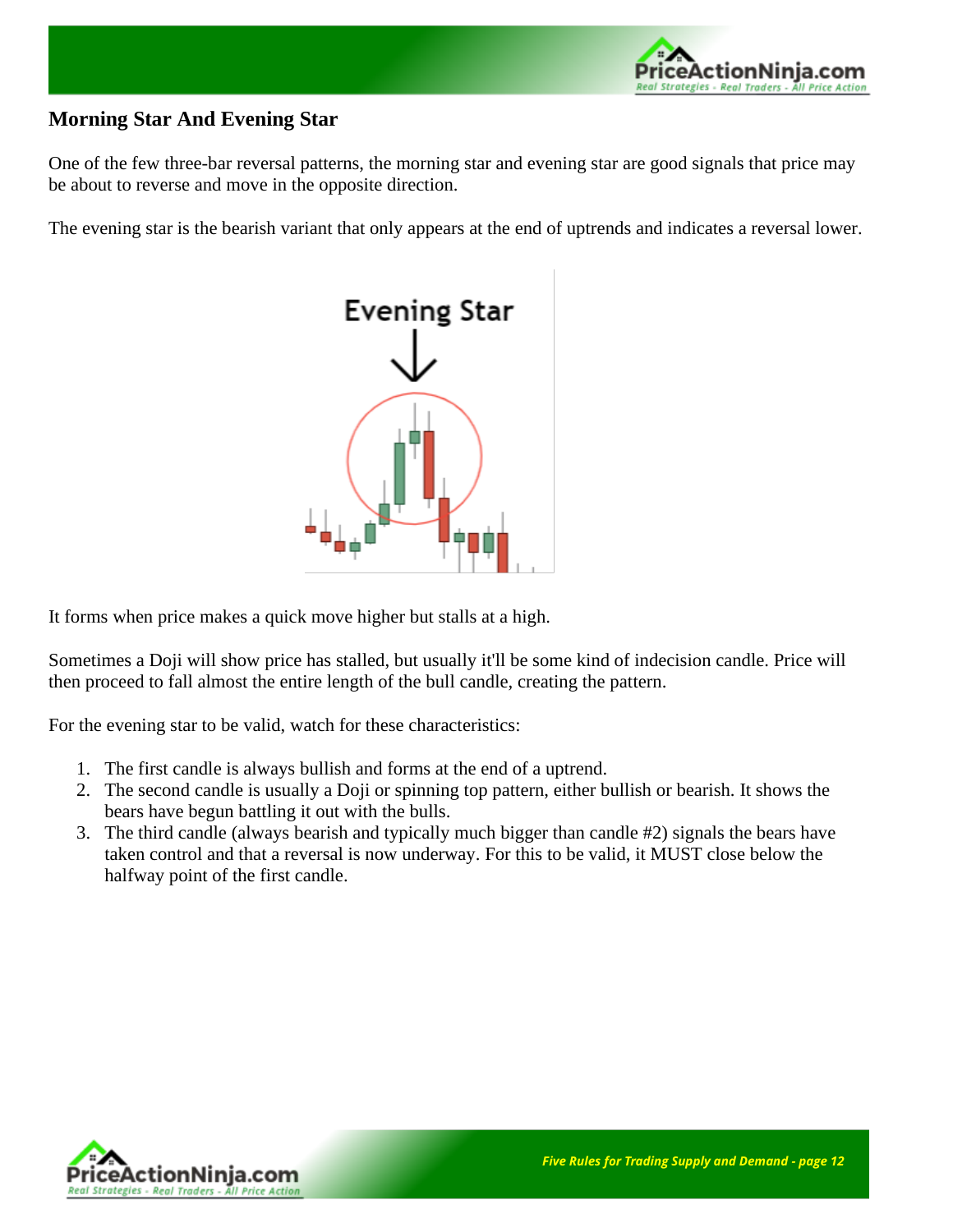



The brother of the evening star is, of course, the morning star.

As you can probably tell, the morning star is a bullish pattern. Compared to the evening star, it only forms at the end of downtrends or down movements and indicates a reversal to the upside.

The pattern forms when price falls sharply but is met with significant buying pressure, resulting in either a Doji or indication candle forming. That buying pressure continues on the next candle, causing a large bullish candle to form that terminates roughly a third of the way into the initial bear candle that caused the drop.

For the morning star to be valid, watch for these characteristics:

- 1. The first candle will always be bearish and form at the bottom of a downtrend.
- 2. Candle #2 is always some kind of indecision candle, most often a spinning top or Doji pattern. This can be either bullish or bearish, it makes no difference.
- 3. The final candle is always bullish, and MUST close above the midpoint of the first candle.

#### <span id="page-12-0"></span>**Three Inside Up And Three Inside Down**

Next, we have the three inside up and three inside down patterns. Much like the three white soldiers and three black crows, the three inside up/down is a rare reversal pattern you'll usually find forming at the end of trends.



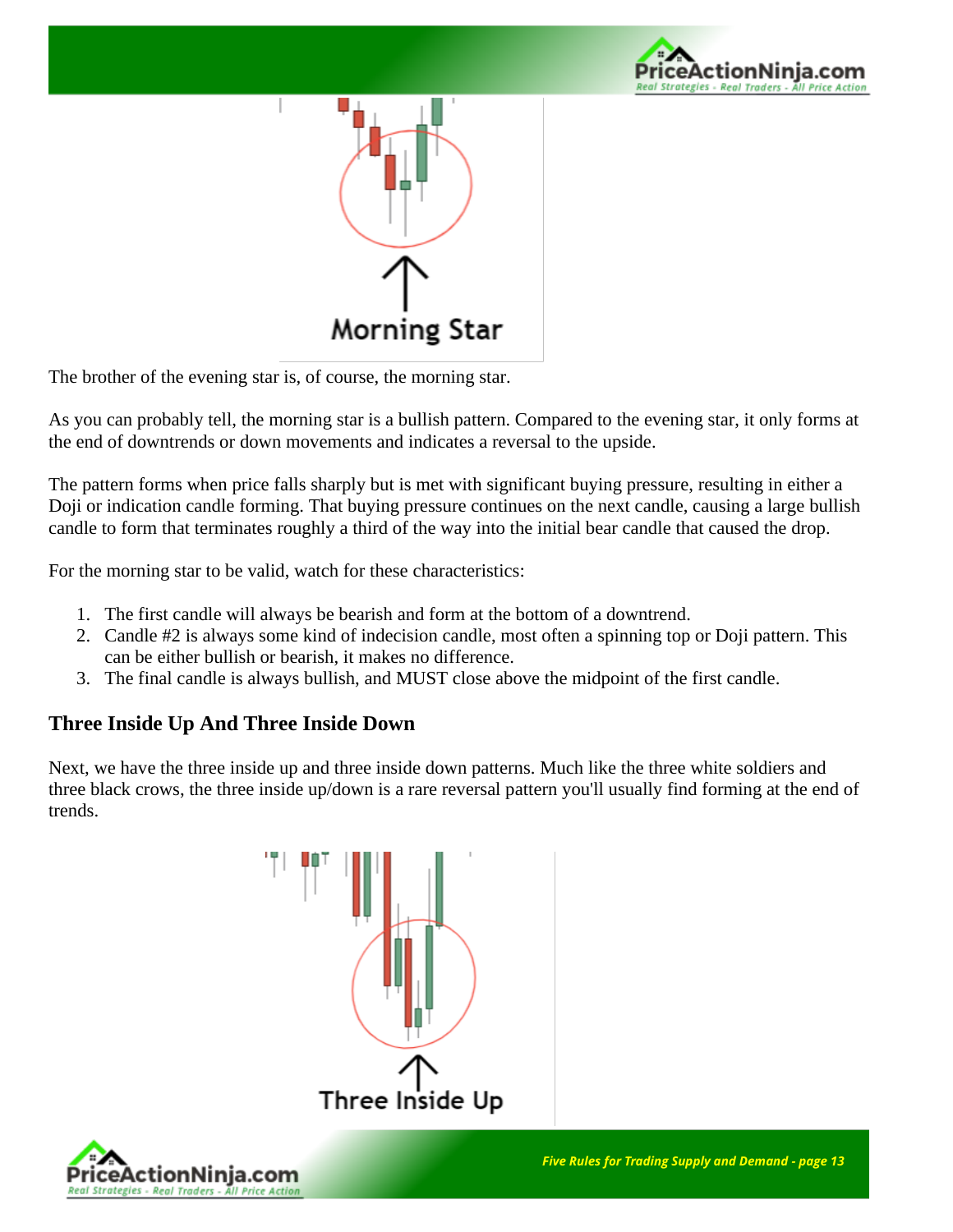

A bullish reversal pattern, the three inside up only forms at the end of downtrends and indicates a move to the upside.

The pattern is made up of three candles: two bullish, one bearish. The bearish candle forms first and is usually the last candle in the downtrend. Two bullish candles then follow, signalling the bulls have taken over and will now push price higher.

For a three inside up to be valid, watch for these characteristics:

- 1. The first candle will be a long bearish candle that appears at or near the end of a downtrend or large downswing.
- 2. Candle #2 will always be bullish and should push price at least back to the halfway point of the prior bear candlestick.
- 3. The third and final candle (also bullish) MUST close above the first candle's high for the pattern to show the bulls have overwhelmed the bears.



The three inside down formation is a bearish reversal pattern that forms at the end of up-trends.

Like the three inside up, it's comprised of three candles: two bearish and one bullish, which form one after the other. The pattern completes when the third candle forms, at which point, price should reverse to the downside.

For a three inside down to be valid, watch for these characteristics:

- 1. The first candle will be a large bullish candle that forms at the end of an uptrend or large upswing.
- 2. The second candle, which is always bearish, should cause price to fall at minimum back to the halfway point of the prior bull candle.
- 3. The final candle MUST close below the low of the first candle; otherwise it shows the bears may not have control over the bulls.

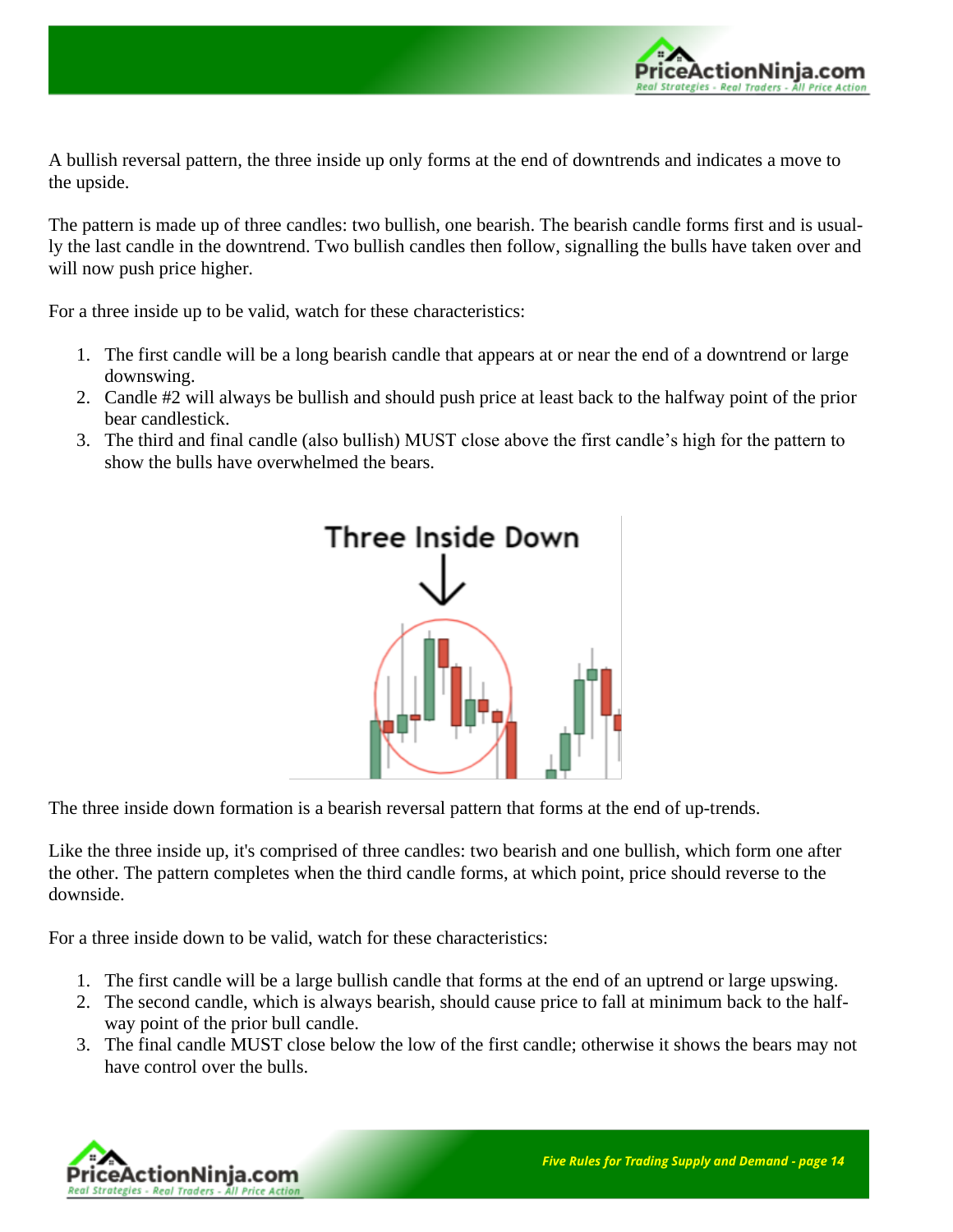

# <span id="page-14-0"></span>**Rising Three And Falling Three**

Technically a 4 candle pattern, the rising three and falling three are rare patterns that signal a continuation of the previous trend or movement.



The rising three, which is the bullish variant, only forms during upmoves and signals a continuation of the prior rise.

The pattern forms when price makes a sharp move higher, but then retraces back into the candle on the next three candlesticks, which can either be bullish or bearish, before price rises sharply again and continues the prior trend.

For the rising three to be valid, watch for these characteristics:

- 1. The first candle is a long bullish candle that forms during an uptrend or upswing.
- 2. The second, third, and fourth, candles MUST be within the range of the long bull candle.
- 3. The final candle should be another big bear candle that closes BELOW the low of the first large bear candle.



The falling three is the bearish variation, forming only during uptrends/upswings and signalling a continuation of the prior movement.